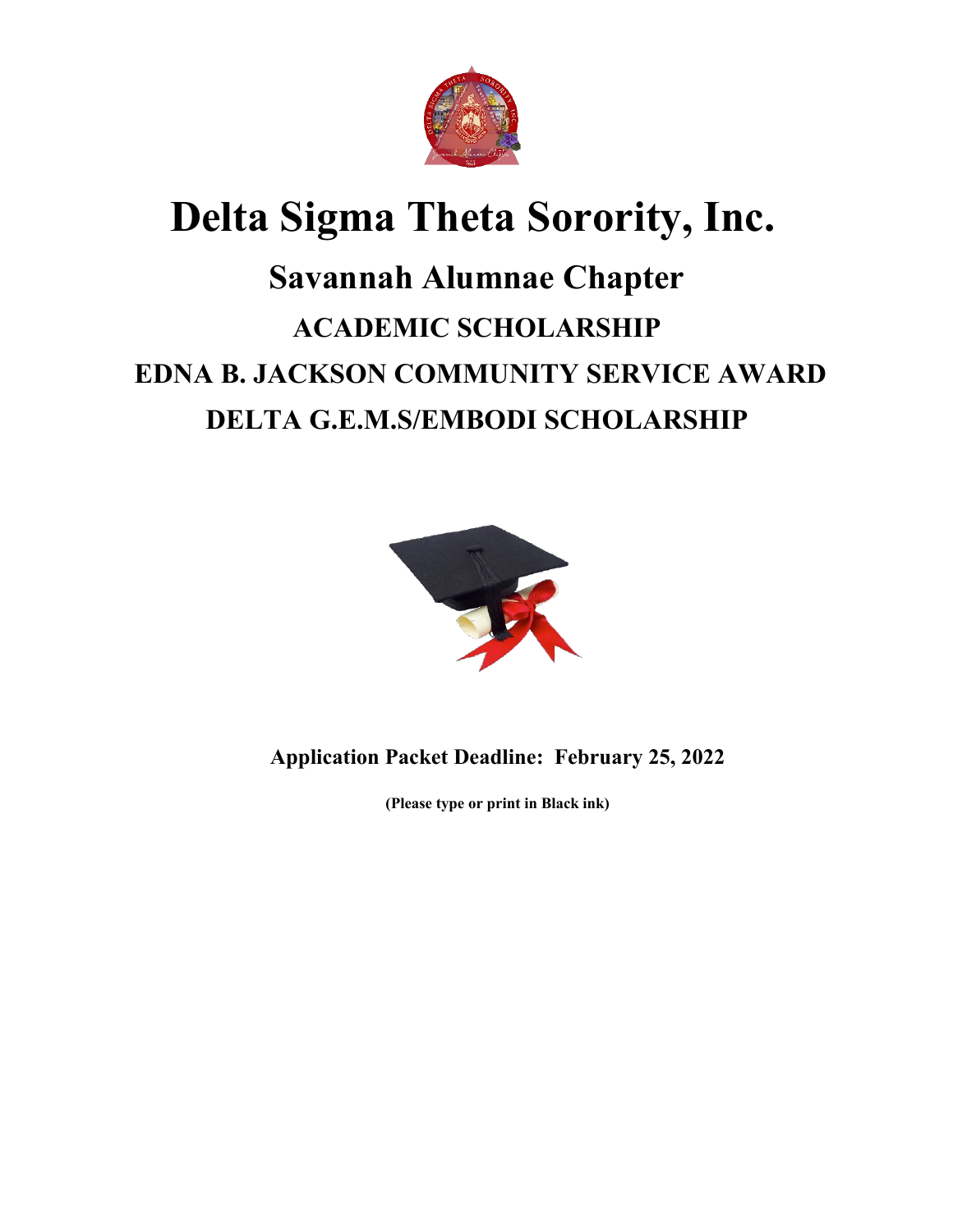# **Application Package Checklist**

# **Academic Scholarship Application**

- 1. Female
- 2. Completed application, signed and dated
- 3. School Counselor Form
- 4. GPA of 90 on a 100-point scale
- 5. Scholarship option is indicated on document
- 6. SAT or ACT Scores
- 7. Proof of admission to an accredited college/university
- 8. Demonstrates financial need
- 9. Current academic/biographical resume
- 10. Sealed letter of recommendation from a teacher, school counselor, or school administrator
- 11. Official Sealed Transcript
- 12. Essay (See Enclosed Sheet)
- 13. Formal Senior Picture (*head shot only*)

# **Community Service Application**

- 1. Female
- 2. Completed application, signed and dated
- 3. School Counselor Form
- 4. GPA of 90 on a 100-point scale
- 5. Scholarship option is indicated on application
- 6. SAT or ACT Scores
- 7. Proof of admission to an accredited college/university
- 8. Demonstrates financial need
- 9. Current academic/biographical resume
- 10. Sealed letter of recommendation from the organization(s) for which community service is provided
- 11. Official Sealed Transcript
- 12. Essay (See Enclosed Sheet)
- 13. Documented community service of 100 or greater hours—Must be on official stationery
- 14. Formal Senior Picture *(head shot only)*

# **Delta G.E.M.S/EMBODI Application**

- 1. GPA of 80 on a 100-point scale
- 2. Completed application, signed and dated
- 3. Scholarship option is indicated on document
- 4. Active Delta G.E.M.S / EMBODI participant
- 5. Essay (See Enclosed Sheet)
- 6. Proof of admission to an accredited college/university
- 7. Sealed letter of recommendation from a school official (i.e., principal, teacher, school counselor, etc.)
- 8. Sealed letter of recommendation from a Delta G.E.M.S volunteer.
- 9. Official High School Transcript
- 10. Formal Senior Picture *(head shot only)*

# **Submit application items in the order as listed for the scholarship you are applying for.**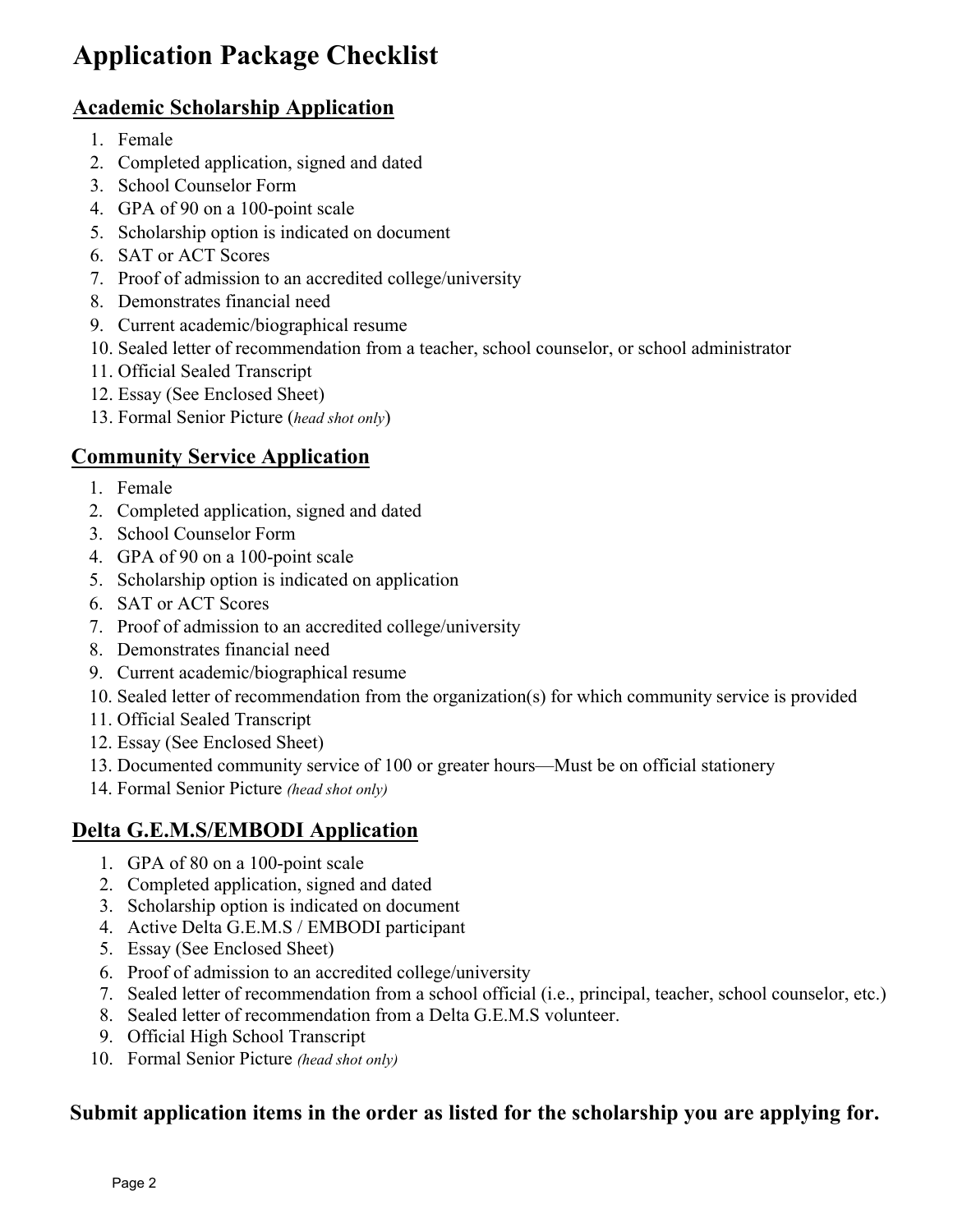#### **Delta Sigma Theta Sorority, Inc., Savannah Alumnae Chapter**

#### **Academic/Community/Delta G.E.M.S/Embodi Scholarship Application Form, 2022**

*All application packets must be postmarked by February 25, 2022. \*Relatives of members of Delta Sigma Theta Sorority, Inc. are not eligible to apply.*

# **Date:**

| Applicant Name / Scholarship Option (Academic, Community Service, Delta G.E.M.S or Embodi) |                              |  |                                         |  |                     |            |                                 |  |
|--------------------------------------------------------------------------------------------|------------------------------|--|-----------------------------------------|--|---------------------|------------|---------------------------------|--|
| Name (First, Middle, Last)                                                                 | *Indicate Scholarship Option |  |                                         |  |                     |            |                                 |  |
| <b>Permanent Street Address</b>                                                            |                              |  |                                         |  |                     |            |                                 |  |
|                                                                                            |                              |  |                                         |  |                     |            |                                 |  |
| Permanent City                                                                             |                              |  | <b>Permanent State</b><br>Permanent Zip |  |                     |            |                                 |  |
| Home Phone                                                                                 | Cell Phone                   |  | Date of Birth (Month/Day/Year)          |  |                     |            |                                 |  |
|                                                                                            |                              |  |                                         |  |                     |            |                                 |  |
| <b>Email Address</b>                                                                       |                              |  |                                         |  |                     |            |                                 |  |
| <b>School Currently Attending</b>                                                          |                              |  |                                         |  | Overall GPA         |            | <b>Expected Graduation Date</b> |  |
|                                                                                            |                              |  |                                         |  |                     |            |                                 |  |
| <b>Parent/Guardian Information</b><br>Name of Mother/Guardian                              |                              |  |                                         |  |                     |            |                                 |  |
|                                                                                            |                              |  |                                         |  |                     |            |                                 |  |
| Address (if different from applicant's)                                                    |                              |  | City                                    |  | State               |            | Zip                             |  |
|                                                                                            |                              |  |                                         |  |                     |            |                                 |  |
| <b>Work Phone</b>                                                                          |                              |  | Home Phone                              |  | Cell Phone          |            |                                 |  |
| <b>Email Address</b>                                                                       |                              |  |                                         |  |                     |            |                                 |  |
|                                                                                            |                              |  |                                         |  |                     |            |                                 |  |
| Name of Father/Guardian                                                                    |                              |  |                                         |  |                     |            |                                 |  |
| Address (if different from applicant's)                                                    |                              |  |                                         |  |                     |            |                                 |  |
|                                                                                            |                              |  |                                         |  |                     |            |                                 |  |
| <b>Work Phone</b>                                                                          |                              |  | Home Phone                              |  |                     | Cell Phone |                                 |  |
| <b>Email Address</b>                                                                       |                              |  |                                         |  |                     |            |                                 |  |
|                                                                                            |                              |  |                                         |  |                     |            |                                 |  |
| Honors and Awards (academic, athletic, community, and/or school awards)                    |                              |  |                                         |  |                     |            |                                 |  |
| Award                                                                                      |                              |  | Source of Award                         |  | Reason(s) for Award |            |                                 |  |
|                                                                                            |                              |  |                                         |  |                     |            |                                 |  |
|                                                                                            |                              |  |                                         |  |                     |            |                                 |  |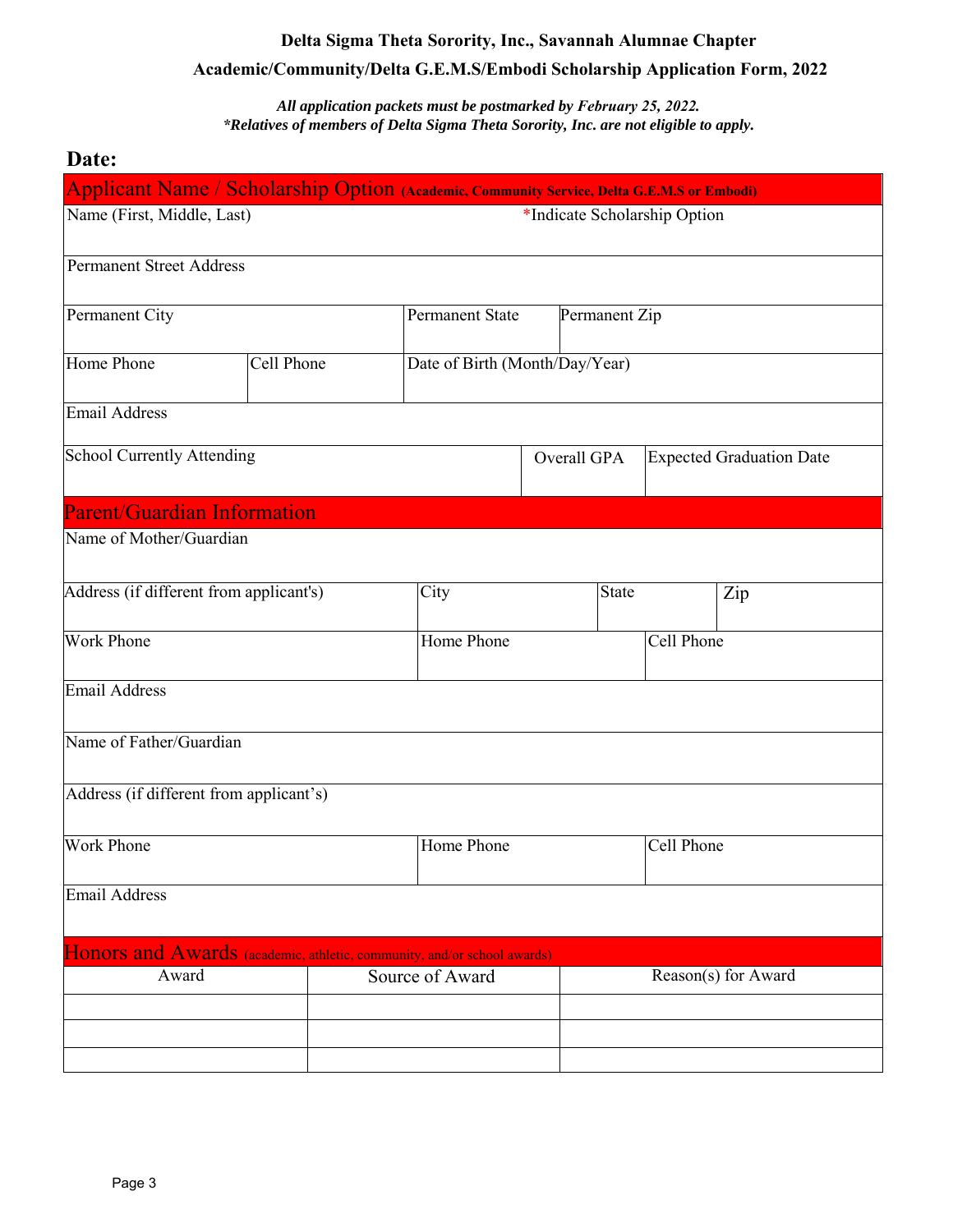| Extra-Curricular Activities (school, religious, social groups) |                         |                             |                              |                  |  |
|----------------------------------------------------------------|-------------------------|-----------------------------|------------------------------|------------------|--|
| Name of Group/Activity                                         | Start<br>(MM/YY)        | End<br>(MM/YY)              | Position(s) Held             |                  |  |
|                                                                |                         |                             |                              |                  |  |
|                                                                |                         |                             |                              |                  |  |
|                                                                |                         |                             |                              |                  |  |
|                                                                |                         |                             |                              |                  |  |
|                                                                |                         |                             |                              |                  |  |
| <b>Volunteer Experience</b>                                    |                         |                             |                              |                  |  |
| Name of Organization                                           | Start<br>(MM/YY)        | End<br>(MM/YY)              | Avg. Hours<br>Per Week       | Position(s) Held |  |
|                                                                |                         |                             |                              |                  |  |
|                                                                |                         |                             |                              |                  |  |
|                                                                |                         |                             |                              |                  |  |
|                                                                |                         |                             |                              |                  |  |
| <b>Work Experience</b>                                         |                         |                             |                              |                  |  |
| Name of Employer                                               | <b>Start</b><br>(MM/YY) | $\overline{End}$<br>(MM/YY) | Avg. Hours<br>Per Week       | Position(s) Held |  |
|                                                                |                         |                             |                              |                  |  |
|                                                                |                         |                             |                              |                  |  |
|                                                                |                         |                             |                              |                  |  |
|                                                                |                         |                             |                              |                  |  |
| <b>Higher Educational Plans</b>                                |                         |                             |                              |                  |  |
| Name of College/University                                     | City/State              |                             | <b>Status of Application</b> |                  |  |
|                                                                |                         |                             |                              |                  |  |
|                                                                |                         |                             |                              |                  |  |

#### Household Income (check one)

 $( )$  \$10,000 – 20,999  $( )$  \$61,000 – 70,999  $( )$  \$21,000 – 30,999  $( )$  \$80,000 – above ( )  $$31,000 - 40,999$  ( )  $$31,000 - 40,999$  ( )  $$51,000 - 60,999$ 

List other scholarships you have applied for?

\_\_\_\_\_\_\_\_\_\_\_\_\_\_\_\_\_\_\_\_\_\_\_\_\_\_\_\_\_\_\_\_\_\_\_\_\_\_\_ \_\_\_\_\_\_\_\_\_\_\_\_\_\_\_\_\_\_\_\_\_\_\_\_\_\_\_\_\_\_\_\_\_\_\_\_\_\_\_ \_\_\_\_\_\_\_\_\_\_\_\_\_\_\_\_\_\_\_\_\_\_\_\_\_\_\_\_\_\_\_\_\_\_\_\_\_\_\_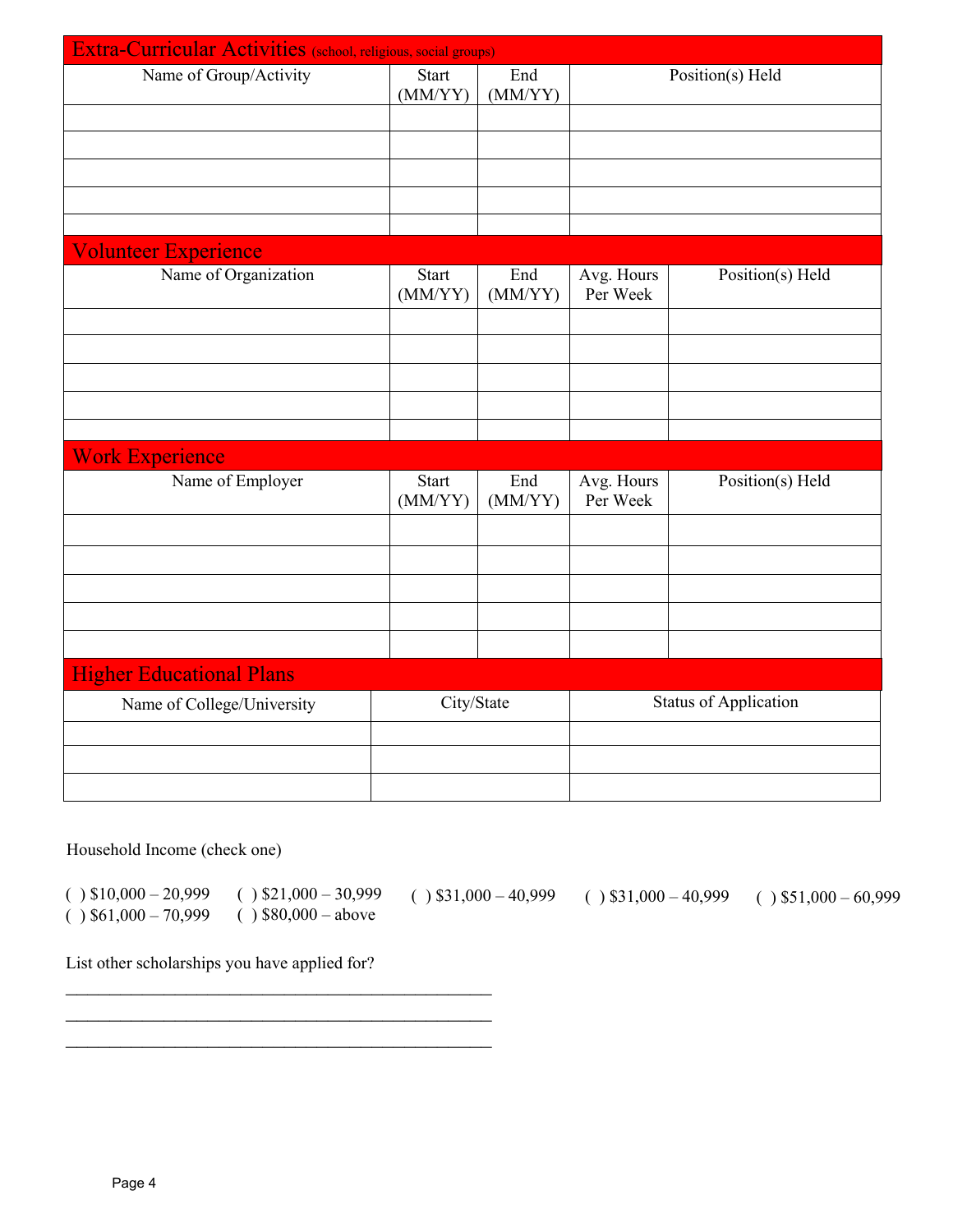# Your future career plans:

(use additional sheet if necessary)

#### **\*CERTIFICATION\***

The information provided in this form will be disclosed only to Delta Sigma Theta Sorority, Inc., Savannah Alumnae Chapter as required in determining your eligibility for an award. Information will be available only to qualified people who need to see it during their duties. Scholarship recipients agree to allow Savannah Alumnae Chapter, at its discretion, to advertise on its website.

Brochures, print and broadcasting media, photo of applicant on Savannah Alumnae Chapter social media, grant proposals, and other similar places that Savannah Alumnae Chapter has provided for the publication of a scholarship award may be used, if Savannah Alumnae Chapter does not disclose confidential information, including scholarship amount, application information, and financial information in such advertising.

I hereby certify that the information provided in this application is **true** and **correct** to the best of my knowledge and agree to the terms within. I have not knowingly withheld any facts or circumstances that could otherwise jeopardize consideration of this application.

**Signature of Applicant Date**

**Signature of Parent/Legal Guardian Date**

\_\_\_\_\_\_\_\_\_\_\_\_\_\_\_\_\_\_\_\_\_\_\_\_\_\_\_\_\_\_\_\_\_\_\_\_\_\_\_\_\_\_\_\_\_\_\_\_\_\_\_\_\_\_

\_\_\_\_\_\_\_\_\_\_\_\_\_\_\_\_\_\_\_\_\_\_\_\_\_\_\_\_\_\_\_\_\_\_\_\_\_\_\_\_\_\_\_\_\_\_\_\_\_\_\_\_\_\_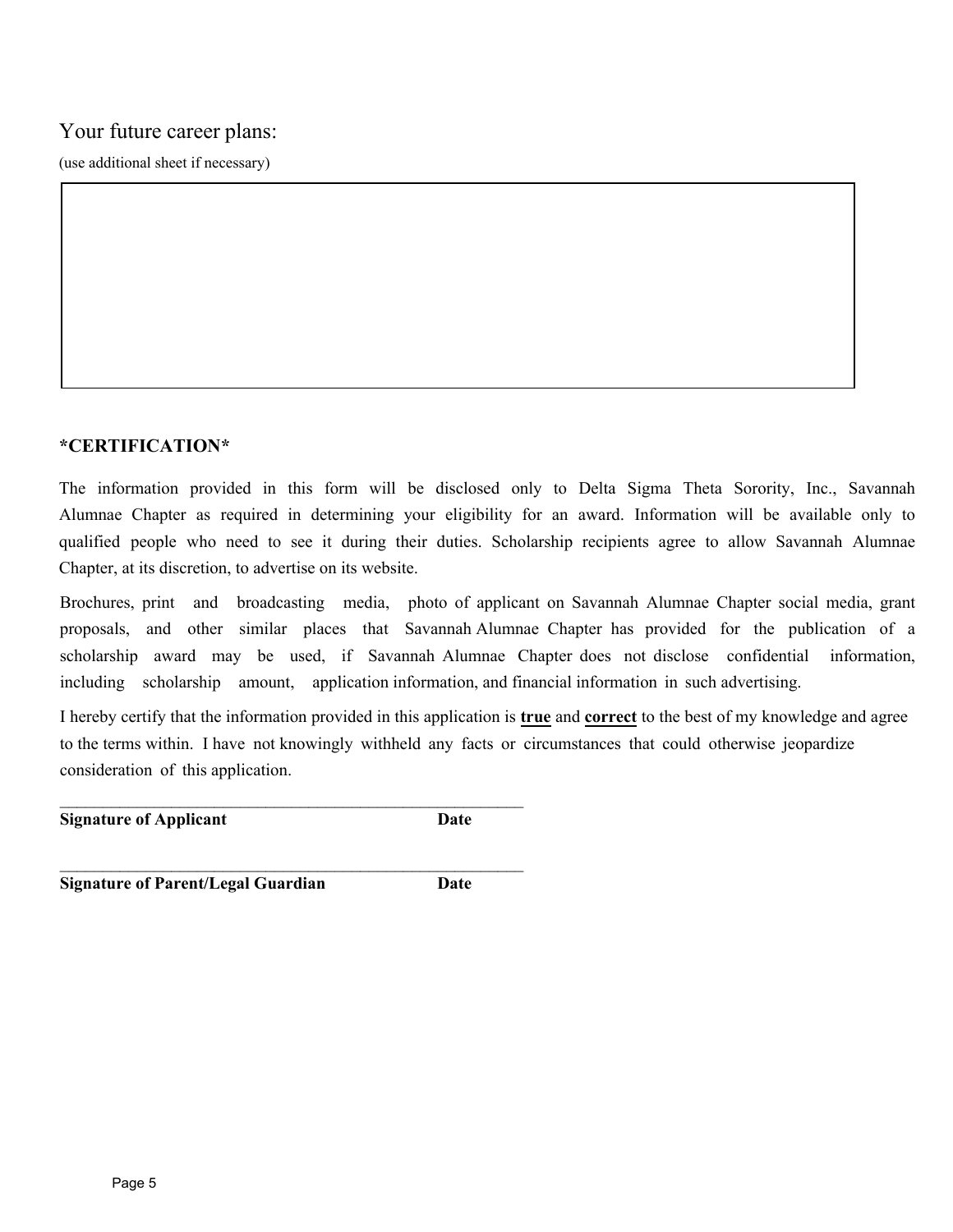# **Letter of Recommendation Information**

**(Please provide the following information about the person writing your letter of recommendation)** 

| Name:           |                           |  |
|-----------------|---------------------------|--|
| Address:        |                           |  |
| Contact number: | Years known to applicant: |  |

**In what capacity does this person know you (i.e. teacher, school counselor, volunteer coordinator)?** 

 $\_$  , and the set of the set of the set of the set of the set of the set of the set of the set of the set of the set of the set of the set of the set of the set of the set of the set of the set of the set of the set of th

 $\_$  , and the contribution of the contribution of the contribution of the contribution of  $\mathcal{L}_\text{max}$ 

**Your letter must come from a person who can speak to either your academic ability (if applying for the academic scholarship) or your community service (if applying for the community service scholarship).** 

**A letter will be considered strong if it contains specific information about your strengths, skills and talents as an academic scholar or community volunteer.** 

**The letter of recommendation may not be written by a family member.** 

**The letter of recommendation must arrive on official letterhead.** 

**The letter of recommendation must be presented in a sealed envelope that bears the letter writer's signature over the seal of the envelope. Forged letters will result in automatic disqualification.**

**The letter should be addressed to:** 

**Delta Sigma Theta Sorority, Inc., Savannah Alumnae Chapter, Scholarship & Awards Committee**

**(***THIS FORM MUST ACCOMPANY YOUR APPLICATION)*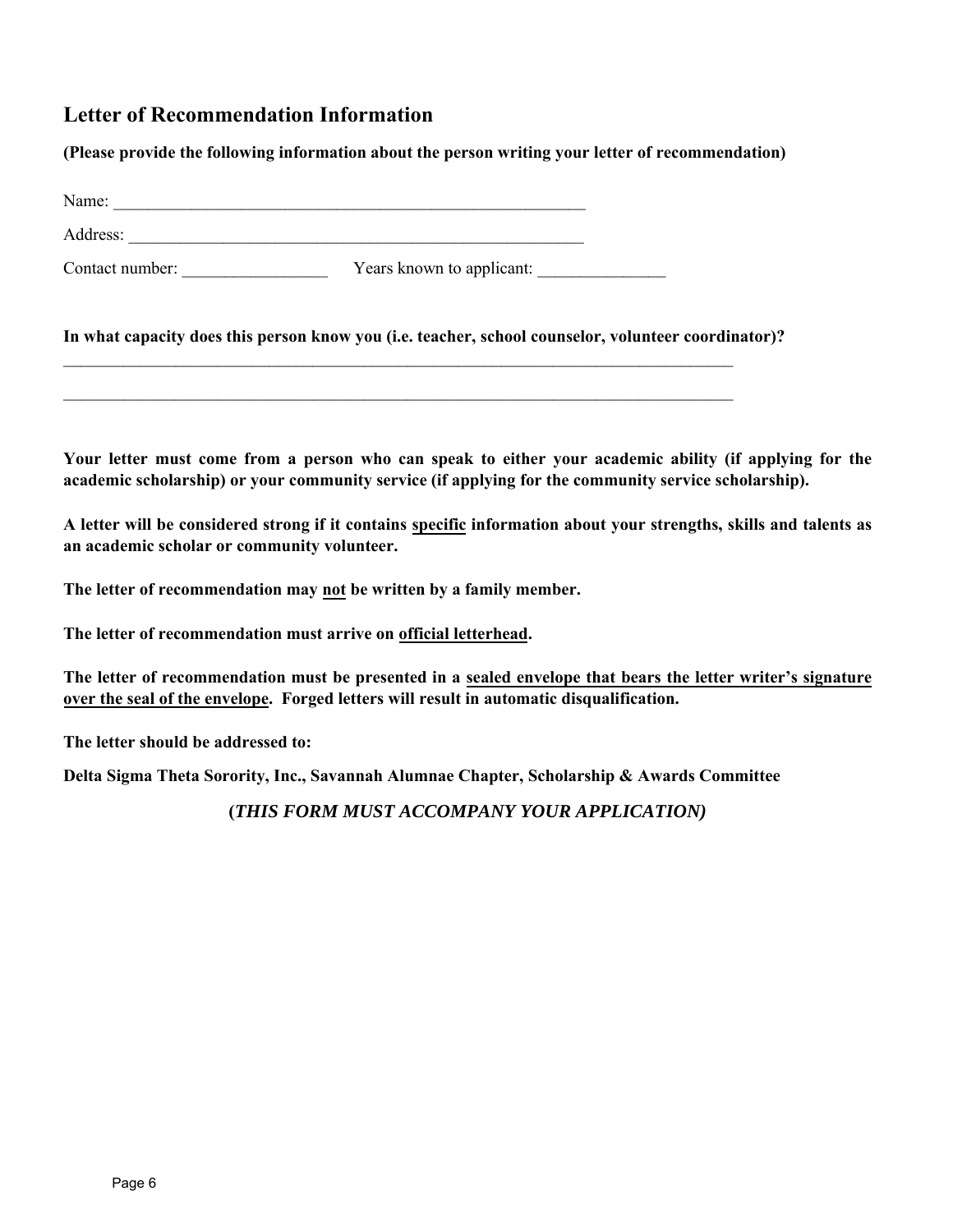# **Delta Sigma Theta Sorority, Inc.** Savannah Alumnae Chapter ESSAY TOPIC

Please discuss the following prompt on a separate sheet(s) of paper. It must be computer generated, using Times New Roman font size 12. Your essay must be no less than 300 and no greater than 500 words, in a format of at least four paragraphs.

#### **ESSAY TOPIC:**

**Reflect on the impact of the COVID-19 Pandemic, educationally and socially - How will it affect your college goals going forward?**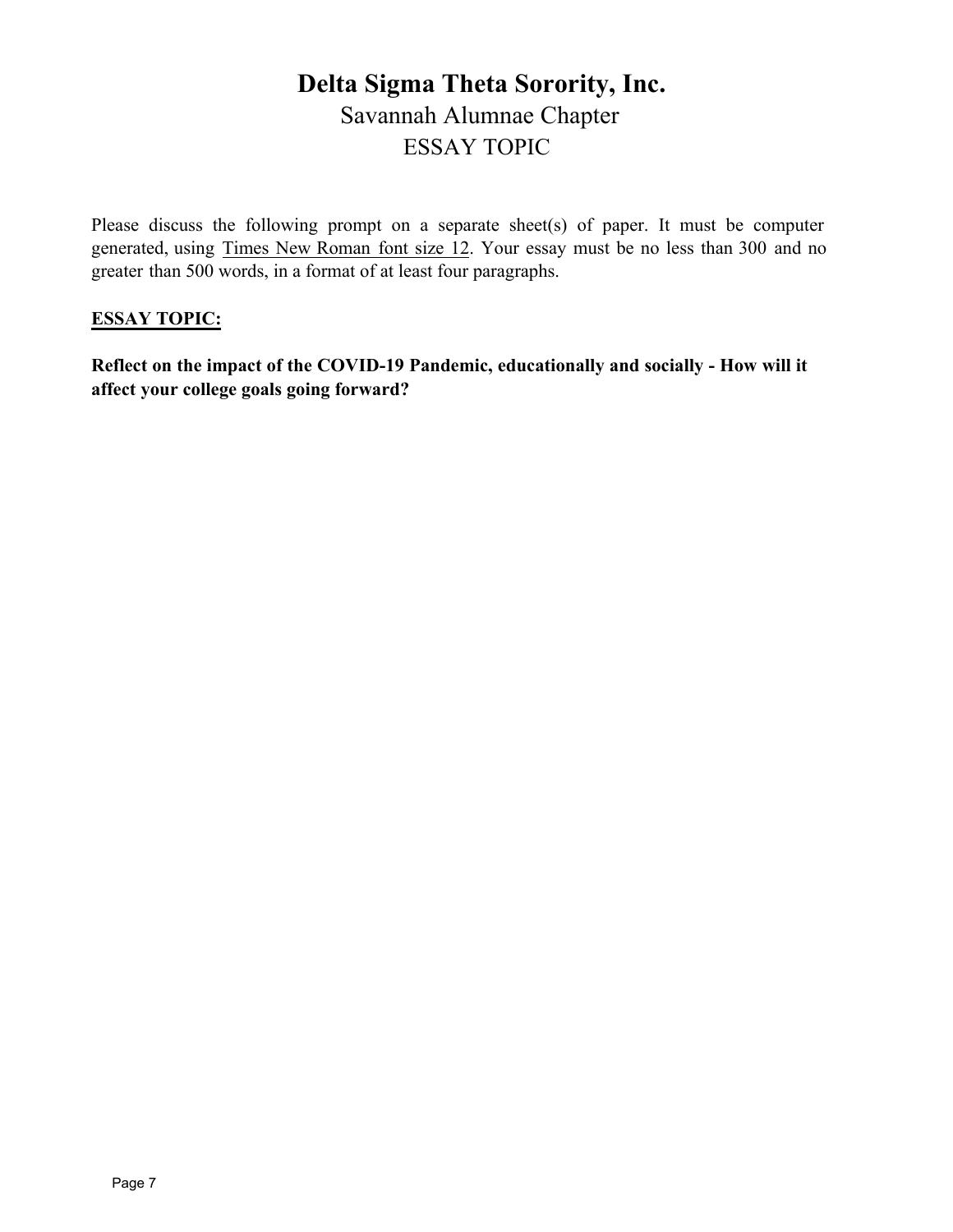#### **Delta Sigma Theta Sorority, Inc., Savannah Alumnae Chapter 2022 Scholarship Application School Counselor Submission**

| Name of Applicant: |                           |                     |  |
|--------------------|---------------------------|---------------------|--|
| Counselor's Name:  |                           |                     |  |
| In a class of      | this student ranks number | <b>Official GPA</b> |  |

Has this student met or exceeded the minimal required community service hours? \_\_\_\_\_\_ yes \_\_\_\_\_\_ No Please explain in detail.

What is this student's attitude toward learning and communicating with others?

List the name of scholarships, financial assistance awards, and the amount student has received to date.

Please provide any additional comments that will assist the scholarship committee making the best choice in the awards process.

 $\_$ 

**School Counselor's Signature Date**  Date

### **AN OFFICIAL TRANSCRIPT MUST ACCOMPANY APPLICATION.**